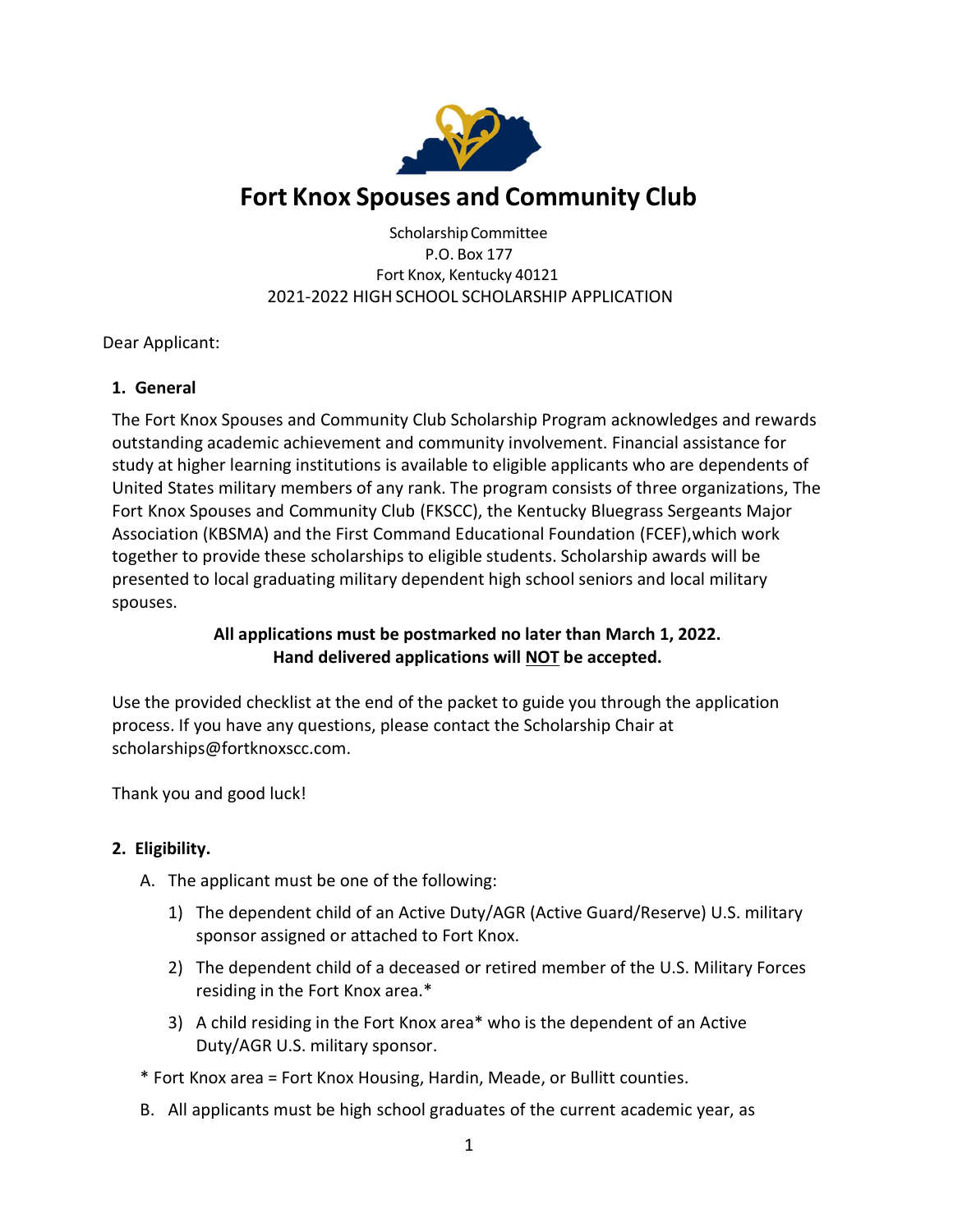indicated by the following:

- 1) Hold a high school equivalency certificate.
- 2) Graduate before the end of the year in which the scholarship is awarded.
- 3) Graduate an accredited home school program of the year the scholarship is awarded.
- C. The applicant must be accepted by an accredited institution of higher learning (e.g., college, vocational, or correspondence) or expect to be accepted by such an institution for their first Undergraduate Degree.
- D. The applicant must possess a valid U.S. military identification card.

### 3. Procedures.

- A. In order to be considered by the selection committee, applicants must complete all application requirements and submit all requirements by mail.
- B. All properly submitted applications are reviewed and evaluated by the Scholarship Committee in accordance with the organization's constitution and by-laws. All materials submitted remain confidential.
- C. Scholarship awards shall be based upon the following criteria: scholastic ability, extracurricular activities, service and citizenship activities, work experience, and a personal essay. Financial need is not considered.
- D. Sponsored scholarships from FKSCC's partnering organizations may have additional requirements for funds disbursement along with varying forfeiture dates.

#### 4. Scholarship Awards.

- A. Funds will become available by August 15 and must be claimed no later than October 31, 2022. Any FKSCC scholarships not claimed by October 31, 2022, will be forfeited, and the funds will revert back to the FKSCC Scholarship Program.
- B. Scholarships awarded must be used during the school year immediately following receipt.
- C. The Scholarship Committee will award funds directly to the institution of higher learning (not to the individual recipient) in the recipient's name upon verification of registration.
- D. Scholarship selections are made in March. Scholarship recipients will be notified no later than the end of April. At this time, recipients will be told which scholarship (FKSCC, FCEF, or KBSMA) they will receive.
- E. Scholarship Certificates will be presented at the student's award night at his/her high school.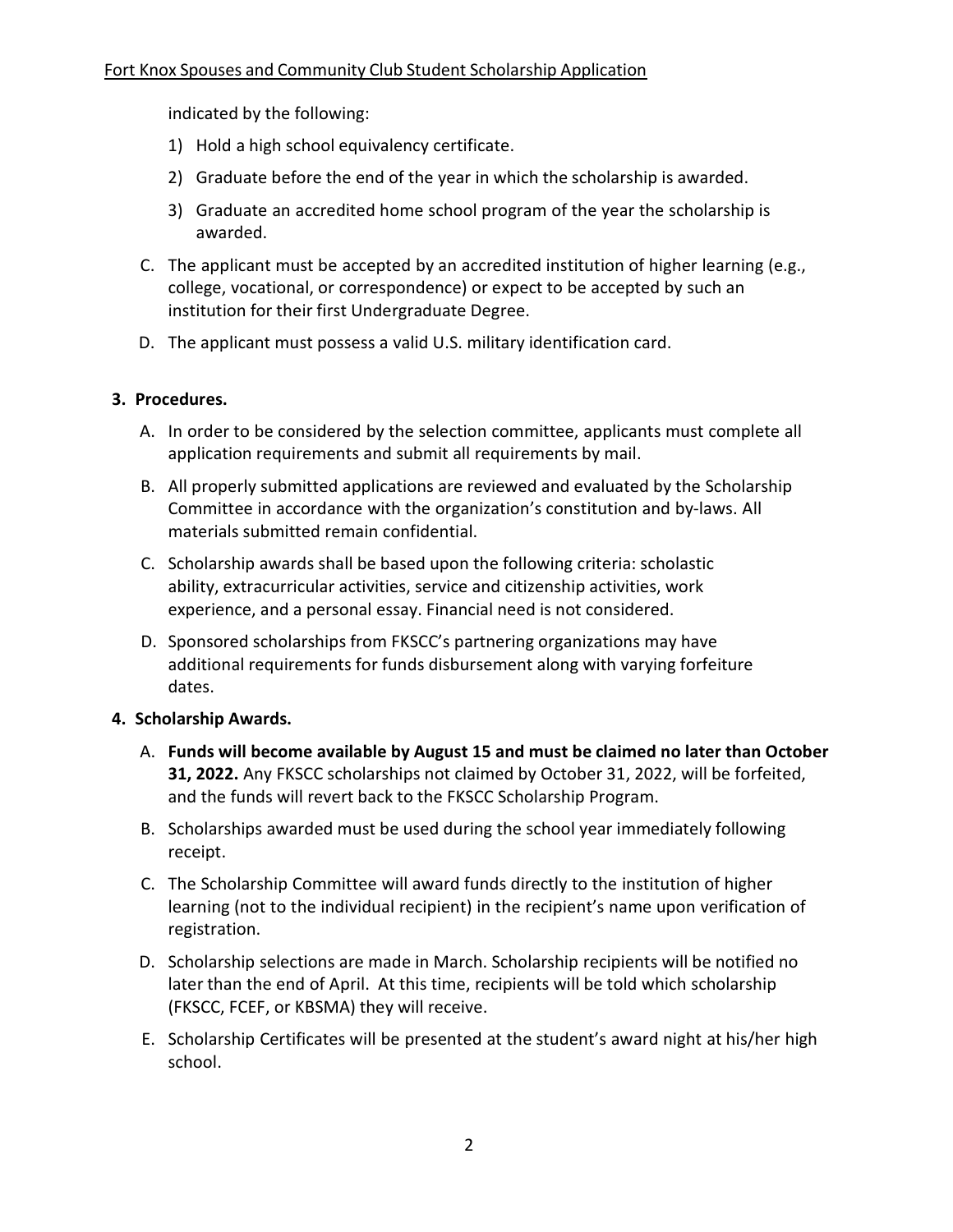### 5. General Instructions

- A. Using the checklist at the end of the packet, it is the applicant's responsibility to ensure that a completed packet is submitted.
- B. The application is in a PDF fillable format, however you may print and complete the application by hand. Please use black ink and print legibly. Essays must be typed, regardless of how the application is filled out.
- C. Do not modify or expand the forms. You are limited to the space provided.
- D. Include the applicant's last 4 numbers of social security number on all application paperwork.
- E. Do not submit any of the following documents: resumes, copies of awards, or diplomas. Provide ONLY the information requested.
- F. For more information, please direct inquiries by email to scholarships@fortknoxscc.com.

### 6. Mailing Instructions

- A. Application packet items must be postmarked by March 1, 2002.
- B. Ensure the packet is mailed with sufficient postage. Postage-due mail will not be accepted and will be returned to the Post Office.
- C. Hand delivered applications will not be accepted.
- D. Mail ALL application documents listed on the checklist to:

 FKSCC Scholarships Chair P.O. Box 177 Fort Knox, KY 40121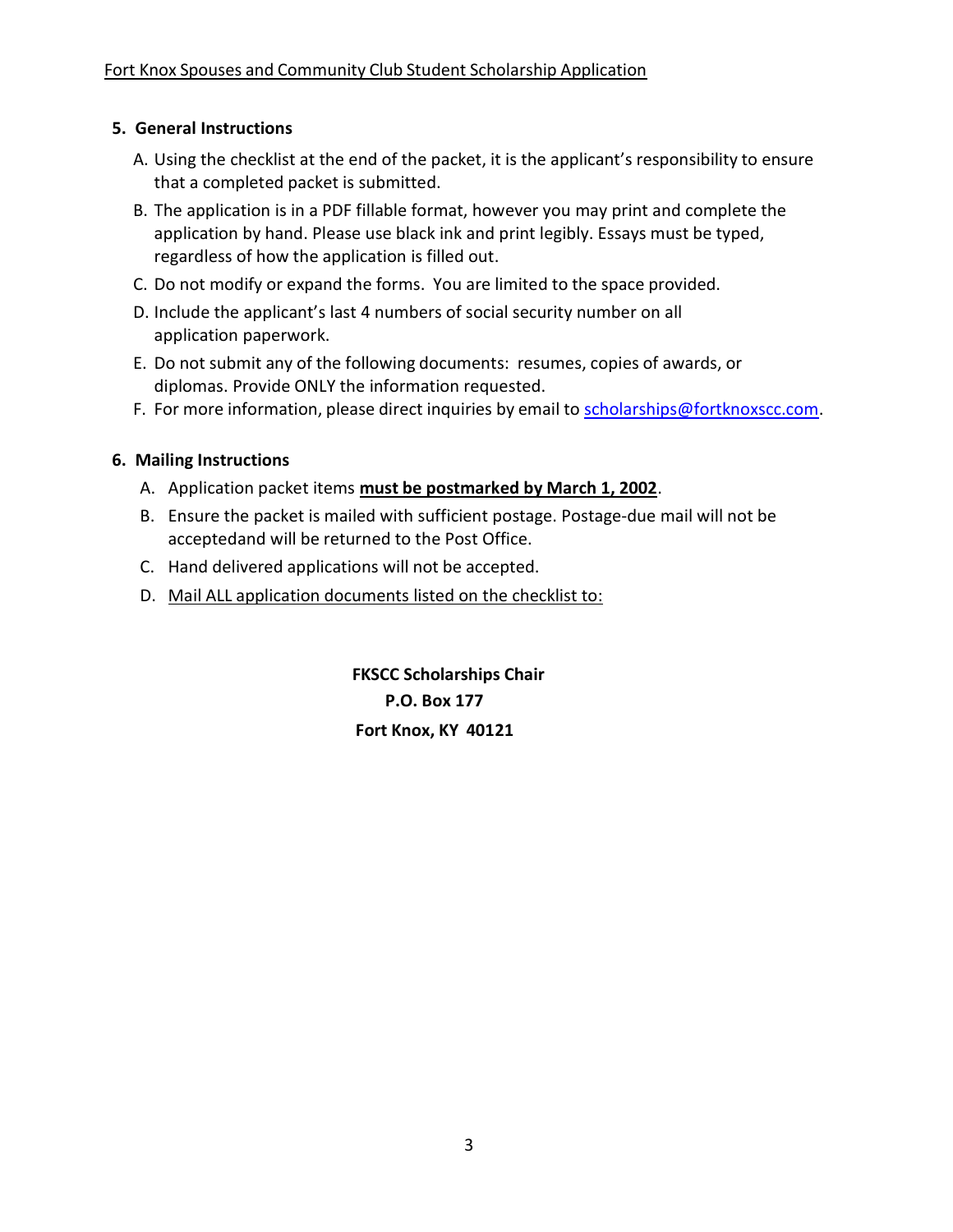# Fort Knox Spouses and Community Club

Scholarship Committee P.O. Box 177 Fort Knox, Kentucky 40121

### STUDENT DATA SHEET

| <b>APPLICANT/STUDENT'S INFORMATION</b>                                                                        |  |  |  |
|---------------------------------------------------------------------------------------------------------------|--|--|--|
| 1. Name of Student (First, MI, Last): 1. 2008 1. 2008 1. 2008 1. 2008 1. 2008 1. 2009 1. 2008 1. 2009 1. 2009 |  |  |  |
| 2. Social Security Number (only last 4 numbers):                                                              |  |  |  |
|                                                                                                               |  |  |  |
| 4. Address                                                                                                    |  |  |  |
|                                                                                                               |  |  |  |
|                                                                                                               |  |  |  |
|                                                                                                               |  |  |  |
|                                                                                                               |  |  |  |
|                                                                                                               |  |  |  |
|                                                                                                               |  |  |  |
|                                                                                                               |  |  |  |
|                                                                                                               |  |  |  |
| <b>MILITARY SPONSOR'S INFORMATION</b>                                                                         |  |  |  |
|                                                                                                               |  |  |  |
| 2. Full Unit (company/battalion/brigade/HQs): __________________________________                              |  |  |  |
| 3. Status (select one):                                                                                       |  |  |  |
| Active Duty/AGR   Retired   Deceased                                                                          |  |  |  |
|                                                                                                               |  |  |  |
| PREFERRED PARENT CONTACT INFORMATION                                                                          |  |  |  |
|                                                                                                               |  |  |  |
| 2. Address (if same as above, check here: $\Box$ and proceed to #3)                                           |  |  |  |
|                                                                                                               |  |  |  |
|                                                                                                               |  |  |  |
|                                                                                                               |  |  |  |
|                                                                                                               |  |  |  |
|                                                                                                               |  |  |  |
|                                                                                                               |  |  |  |
| 5. Email:                                                                                                     |  |  |  |
|                                                                                                               |  |  |  |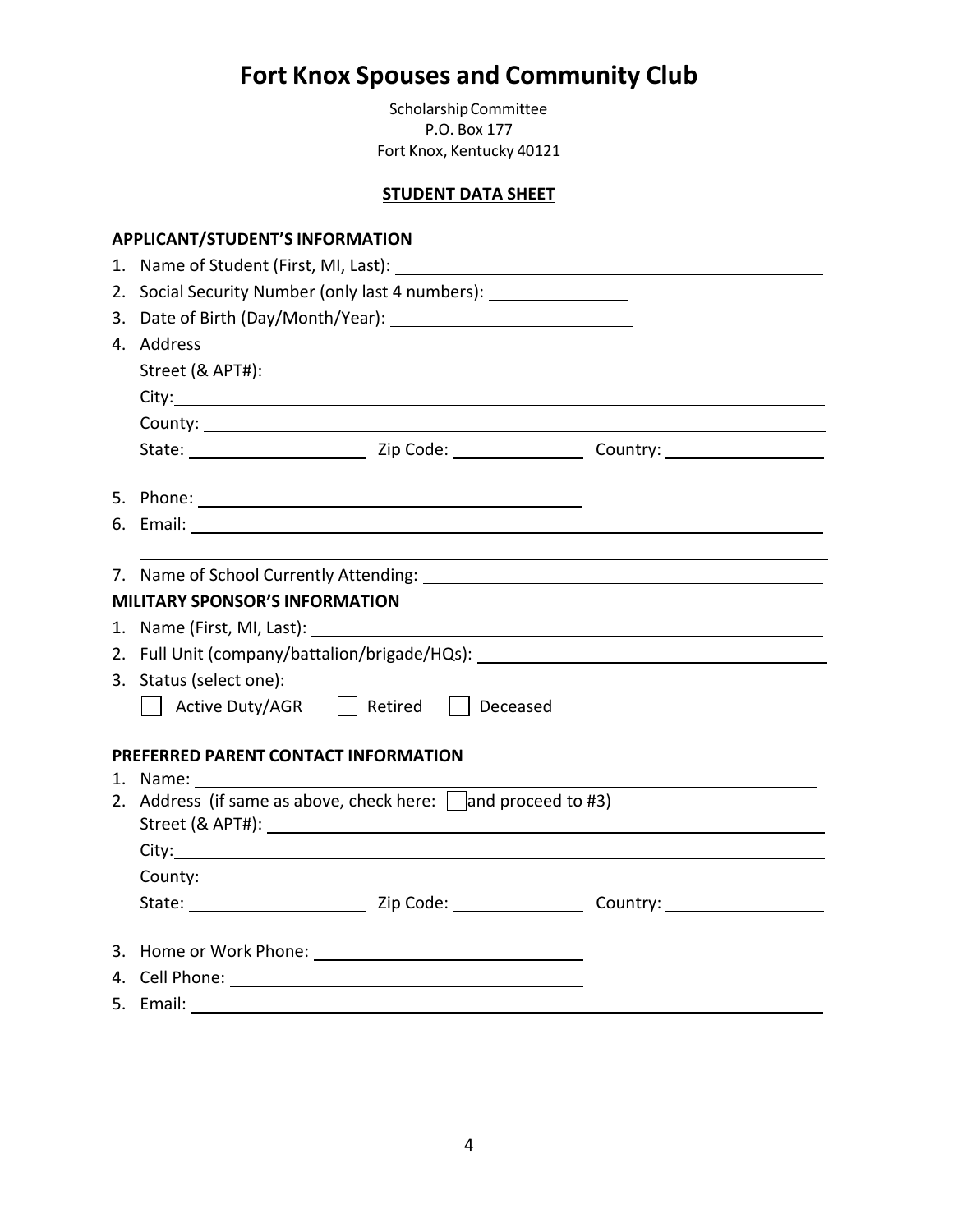### VERIFICATION OF STUDENT ELIGIBILITY

The applicant must possess a valid and current U.S. military identification card or proof of active DEERS enrollment.

Please have your school counselor check the following on your military ID and then sign that the ID meets the required criteria. Include this page in your mailed application packet.

| Name of Applicant/Student: |  |
|----------------------------|--|
|                            |  |

Military ID is not expired

 $\Box$  Military ID belongs to the student applicant

School Counselor Contact Information (phone number):

School Counselor Name (printed):

School Counselor Signature: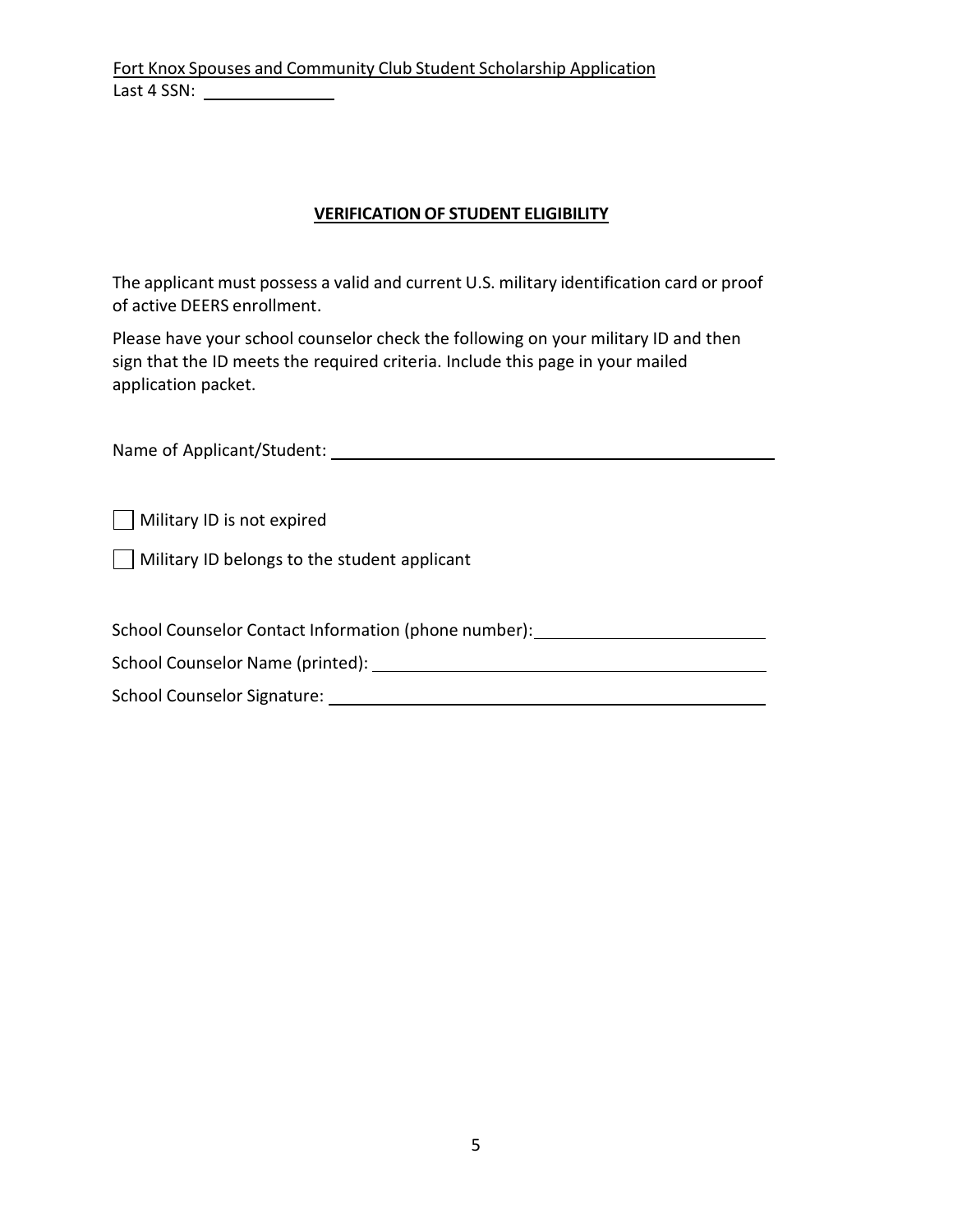### PUBLICITY INFORMATION

How you would like the student's name printed for publicity purposes:

\_\_\_\_\_\_\_\_\_\_\_\_\_\_\_\_\_\_\_\_\_\_\_\_\_\_\_\_\_\_\_\_\_\_\_\_\_\_\_\_\_\_\_\_\_\_\_\_

How you would like the parent('s) name(s) printed for publicity purposes:

### PLEASE REMEMBER TO INCLUDE A PHOTO FOR PUBLICITY PURPOSES

You may tape it here OR email a digital copy to scholarships@fortknoxscc.com with your name (last\_first) as the subject.

\_\_\_\_\_\_\_\_\_\_\_\_\_\_\_\_\_\_\_\_\_\_\_\_\_\_\_\_\_\_\_\_\_\_\_\_\_\_\_\_\_\_\_\_\_\_\_\_

If, for legal reasons, a child's picture/name cannot be published, please contact us at scholarships@fortknoxscc.com and provide the appropriate documentation regarding this matter.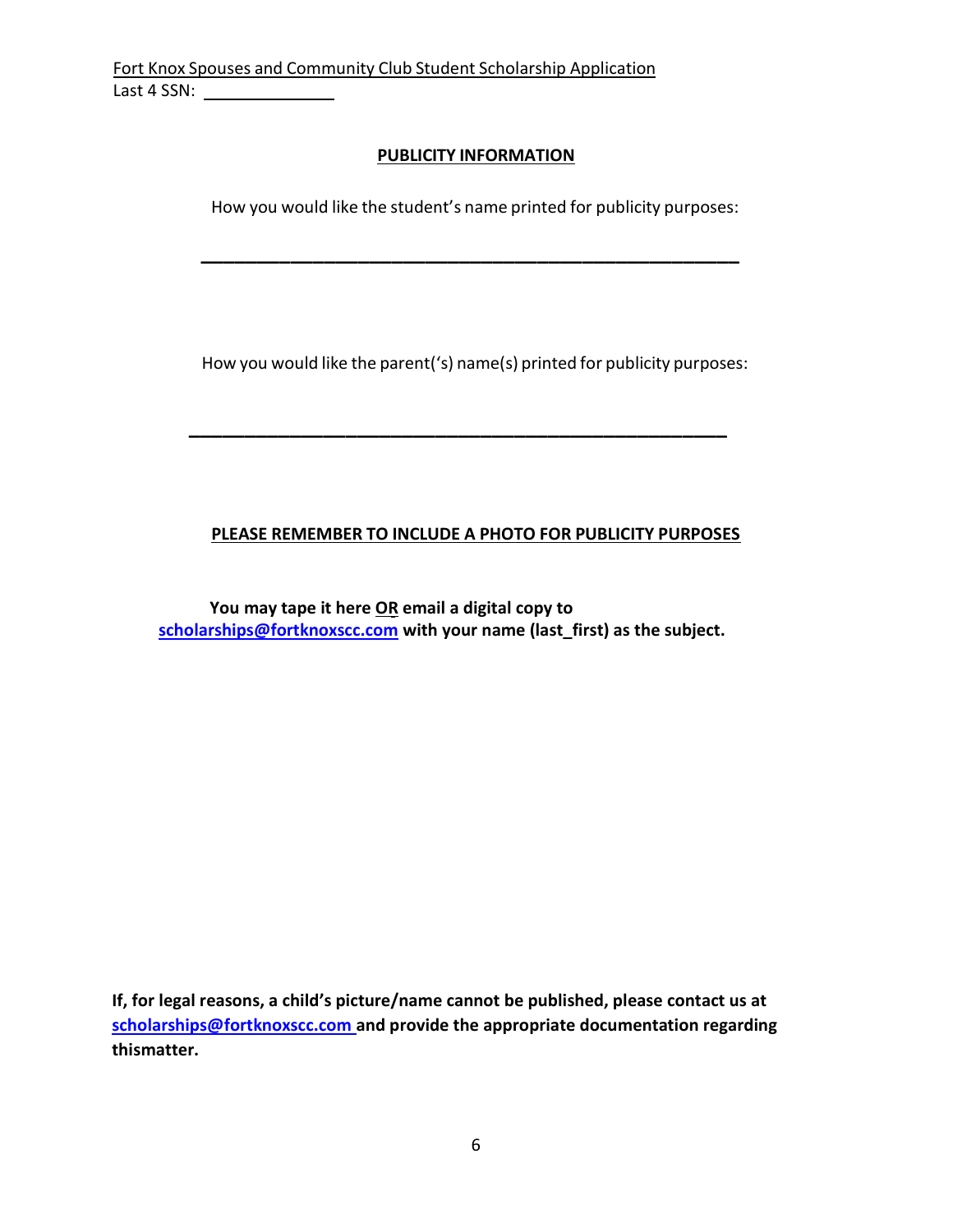### The Fort Knox Spouse and Community Club Scholarship Program

PO Box 177, Fort Knox, KY 40121 scholarshipsfkscc@gmail.com

### PRIVACY ACT STATEMENT

### FKSCC Scholarship Program (FKSCCSP) Application

1. Authority: Title 5, United States Code (USC) 552A.

2. Principle Purpose: To obtain information from FKSCCSP scholarship applicants.

3. Routine Uses: To be used as the basis for evaluating applicants for FKSCCSP scholarship awards.

4. The submission of information requested in this packet is necessary in order to provide the basis for evaluation. Failure to provide all requested information, including a signed/dated Privacy Act Statement, will result in the applicant's submission being ineligible for consideration.

- 5. I certify that the information furnished in this application is true and complete to the best ofmy knowledge and that the student essay was written only by me.
- 6. I approve the release of all application information contained in this packet to the FKSCCSP Board and to the Scholarship Selection Committee.
- 7. I consent, in the event I am awarded a scholarship, to FKSCCSP's use of my name, photo and scholarship information for their promotions.

Applicant's Signature Date Date

Parent's Signature Date Date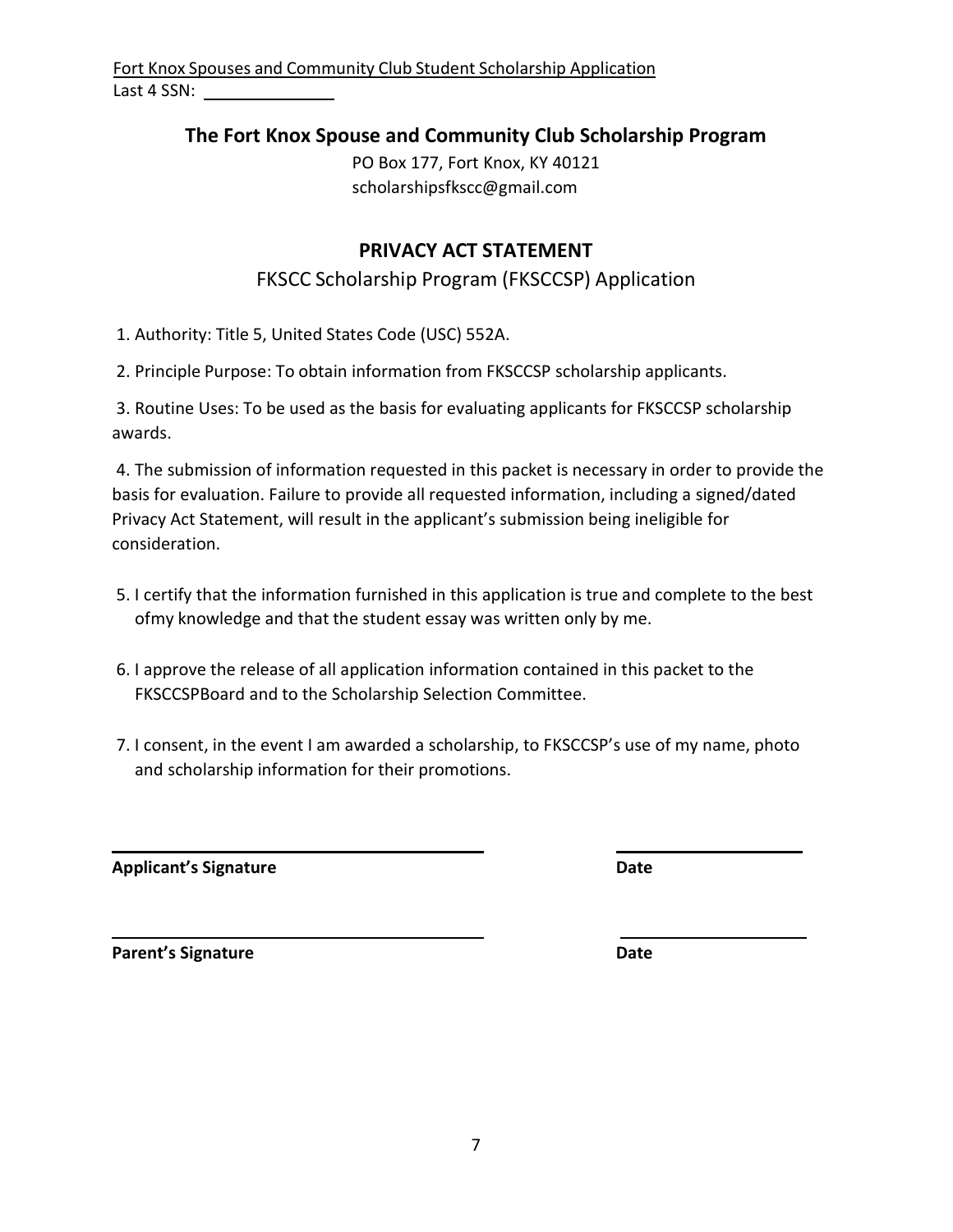#### STUDENT SCHOLARSHIP APPLICATION

1. List colleges, universities or vocational schools you have been accepted to or from which you are waiting on an admissions decision.

| A |  |
|---|--|
| B |  |
| ◠ |  |
| D |  |
| - |  |

2. What degree program do you plan to complete? \_\_\_\_\_\_\_\_\_\_\_\_\_\_\_\_\_\_\_\_\_\_\_\_\_\_\_\_\_\_\_\_

#### 3. List High Schools attended in chronological order:

|   | <b>School</b> | Location | <b>Dates Attended</b> |
|---|---------------|----------|-----------------------|
| A |               |          |                       |
| В |               |          |                       |
| ∼ |               |          |                       |
| D |               |          |                       |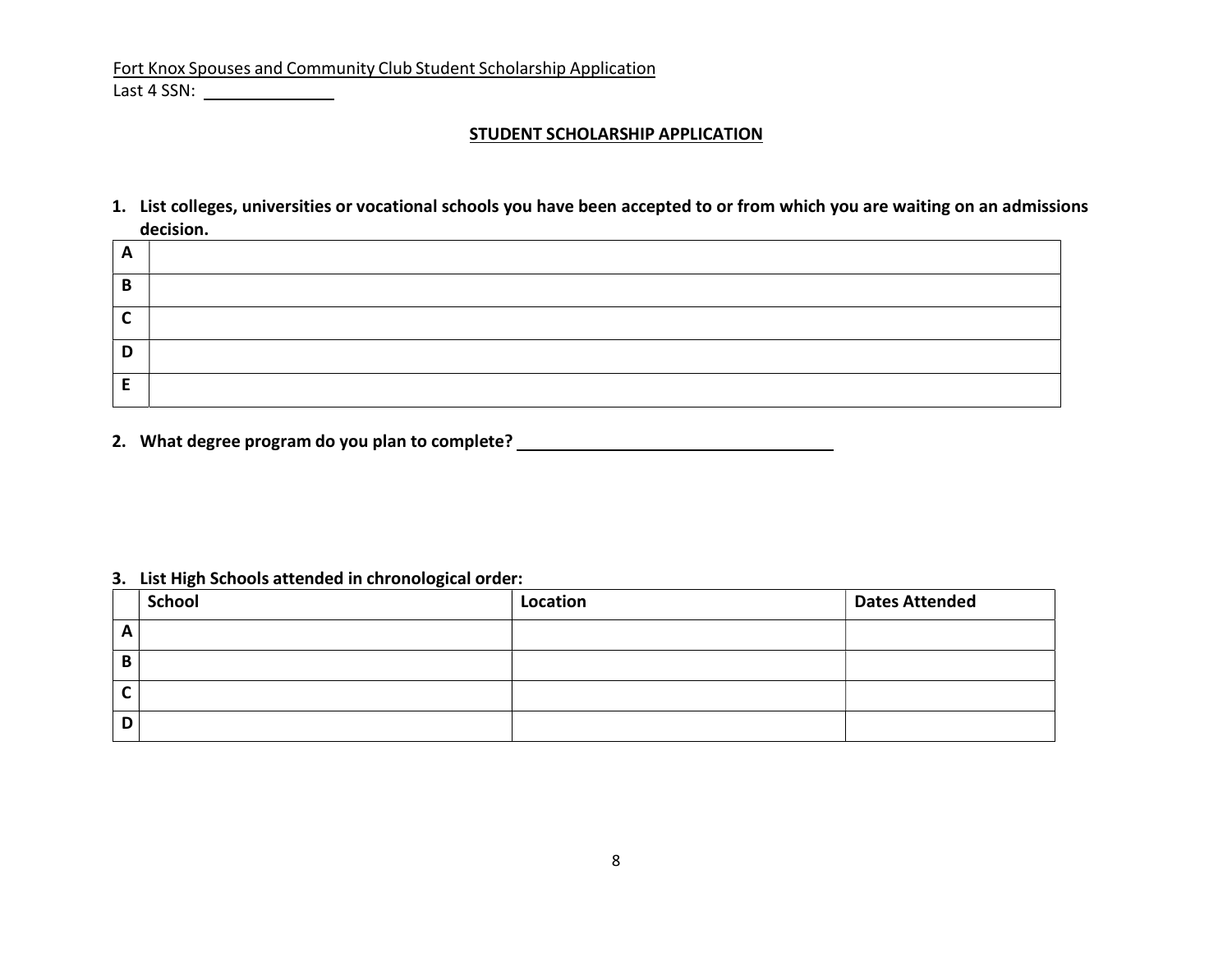#### Accomplishments

- Complete the following sections (4A-4D) with only items you accomplished during high school.
- Do not abbreviate entries; the selection panel may not know what it means.
- Do not attach any resumes, copies of certificates, or other documentation.
- ONLY the information on the provided application will be accepted.
- It is not required to fill every space, but you are limited to the space provided so prioritize your entries.
- Do not modify or expand the form.
- Ensure your entries are visible when the document is printed.
- List awards/honors only once; do not duplicate in 4-A and 4-B.

### 4-A. Honors & Awards

Examples: An Honor Roll, Student of the Month, Good Citizenship Award, Governor Scholar, non-school related award, etc. It is acceptable to provide a short description if you believe the selection panel may not be aware of the meaning of the honor or award.

|                         | <b>Honors &amp; Awards</b> | <b>Grade Levels</b><br>(9, 10, 11, 12) |
|-------------------------|----------------------------|----------------------------------------|
| 1                       |                            |                                        |
| $\overline{2}$          |                            |                                        |
| 3                       |                            |                                        |
| $\overline{\mathbf{4}}$ |                            |                                        |
| 5                       |                            |                                        |
| $6\phantom{1}$          |                            |                                        |
| 7                       |                            |                                        |
| 8                       |                            |                                        |
| 9                       |                            |                                        |
| 10                      |                            |                                        |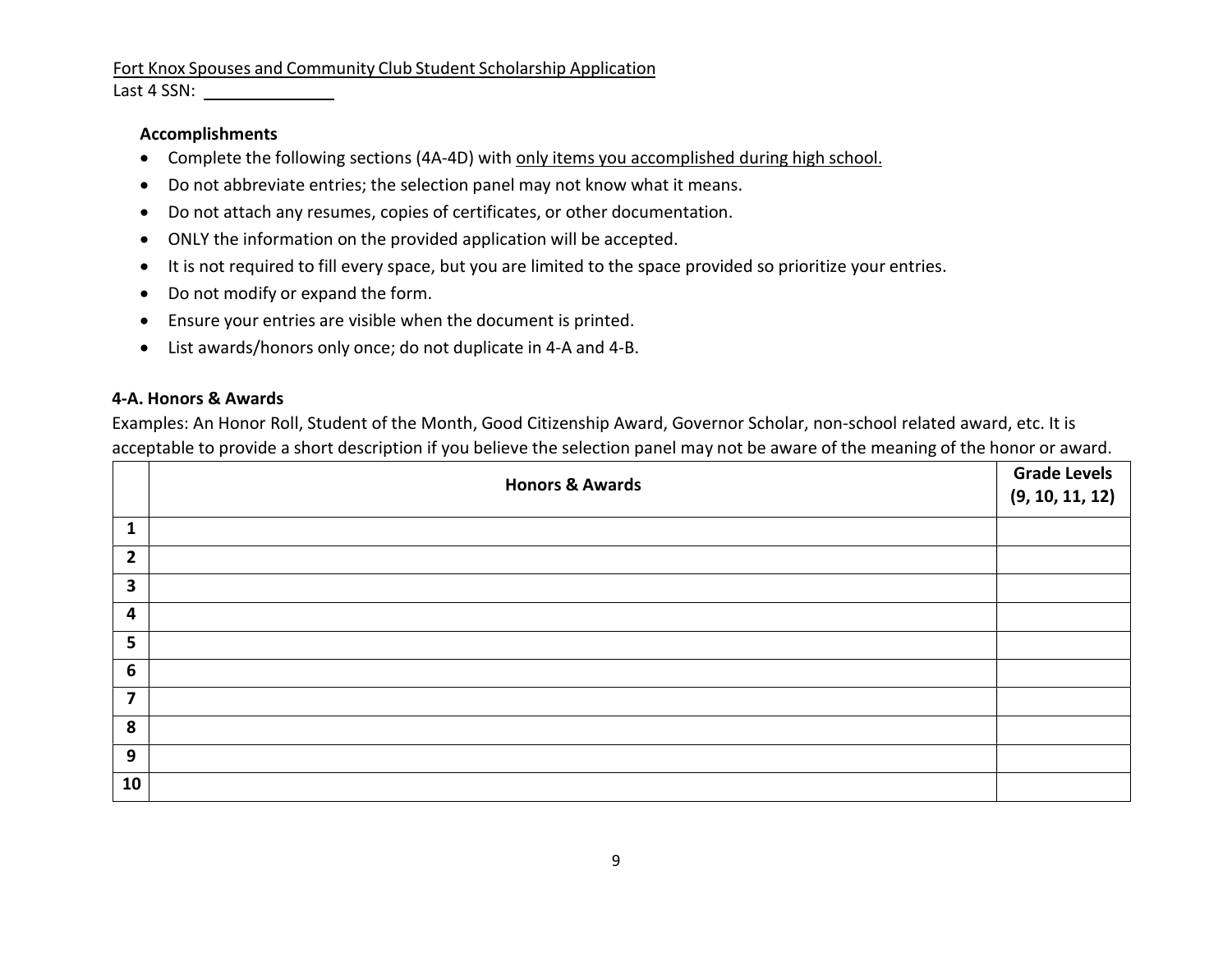Last 4 SSN:

### 4-B. Extracurricular Activities

(Examples: Sport Teams, Academic Teams, Band, Student Government, Clubs, Scouts, etc.)

|                 | <b>Activity</b> | <b>Grade Levels</b><br>(9, 10, 11, 12) | # Months<br>per Year | <b>Awards/Honors</b> | <b>Leadership Position</b> |
|-----------------|-----------------|----------------------------------------|----------------------|----------------------|----------------------------|
| 1               |                 |                                        |                      |                      |                            |
| $\overline{2}$  |                 |                                        |                      |                      |                            |
| 3               |                 |                                        |                      |                      |                            |
| 4               |                 |                                        |                      |                      |                            |
| 5               |                 |                                        |                      |                      |                            |
| $6\phantom{1}6$ |                 |                                        |                      |                      |                            |
| 7               |                 |                                        |                      |                      |                            |
| 8               |                 |                                        |                      |                      |                            |
| 9               |                 |                                        |                      |                      |                            |
| 10 <sub>1</sub> |                 |                                        |                      |                      |                            |

### 4-C. Community Service or Volunteerism

|                          | Organization<br>(e.g. Feeding America, Red Cross) | <b>Description of Activity</b><br>(e.g. packed food, helped at blood drive) | <b>Grade Levels</b><br>(9, 10, 11, 12) | <b>Total</b><br><b>Hours</b> |
|--------------------------|---------------------------------------------------|-----------------------------------------------------------------------------|----------------------------------------|------------------------------|
| 1                        |                                                   |                                                                             |                                        |                              |
| 2                        |                                                   |                                                                             |                                        |                              |
| 3                        |                                                   |                                                                             |                                        |                              |
| 4                        |                                                   |                                                                             |                                        |                              |
| 5                        |                                                   |                                                                             |                                        |                              |
| 6                        |                                                   |                                                                             |                                        |                              |
| $\overline{\phantom{a}}$ |                                                   |                                                                             |                                        |                              |
| 8                        |                                                   |                                                                             |                                        |                              |
| 9                        |                                                   |                                                                             |                                        |                              |
| 10                       |                                                   |                                                                             |                                        |                              |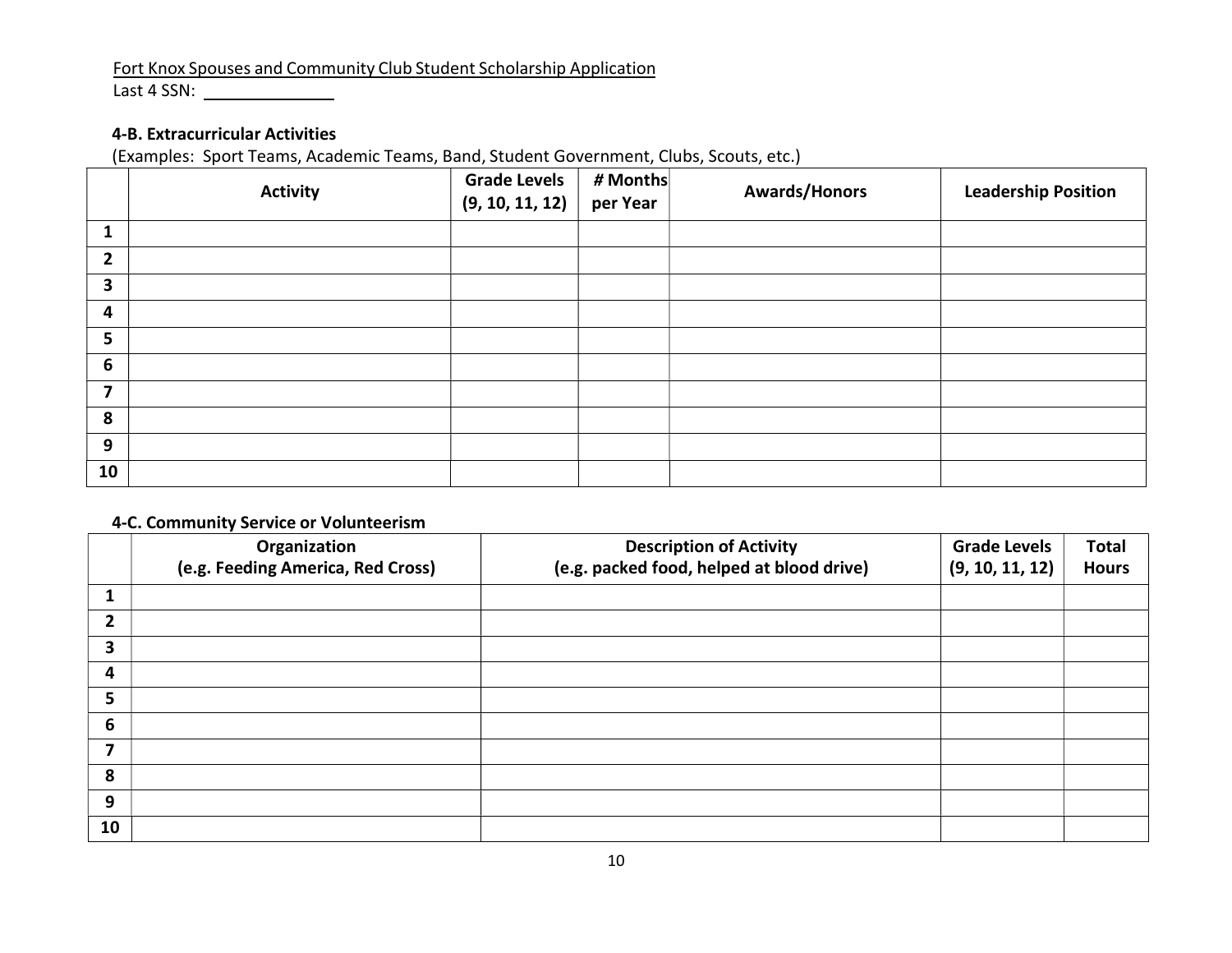#### 4-D. Work Experience (paid employment)

| Job<br>(e.g. Lifeguard, Cashier, Babysitter) | <b>Employer/Agency</b> | <b>Dates Employed</b> | Hrs/Wk |
|----------------------------------------------|------------------------|-----------------------|--------|
|                                              |                        |                       |        |
|                                              |                        |                       |        |
|                                              |                        |                       |        |
|                                              |                        |                       |        |
|                                              |                        |                       |        |

Describe any circumstances that prevented you from participating in extracurricular activities, performing community service, or being employed during high school that you feel the Selection Committee should be made aware:

#### 5. Essay Prompt

Answer the following essay question on a separate piece of paper. Response should be typed, 400-700 words, double-spaced, 12-point Times New Roman font with 1" margins:

How does growing up in a military family influence your view on being a good citizen and how does that influence prepare you for the future?